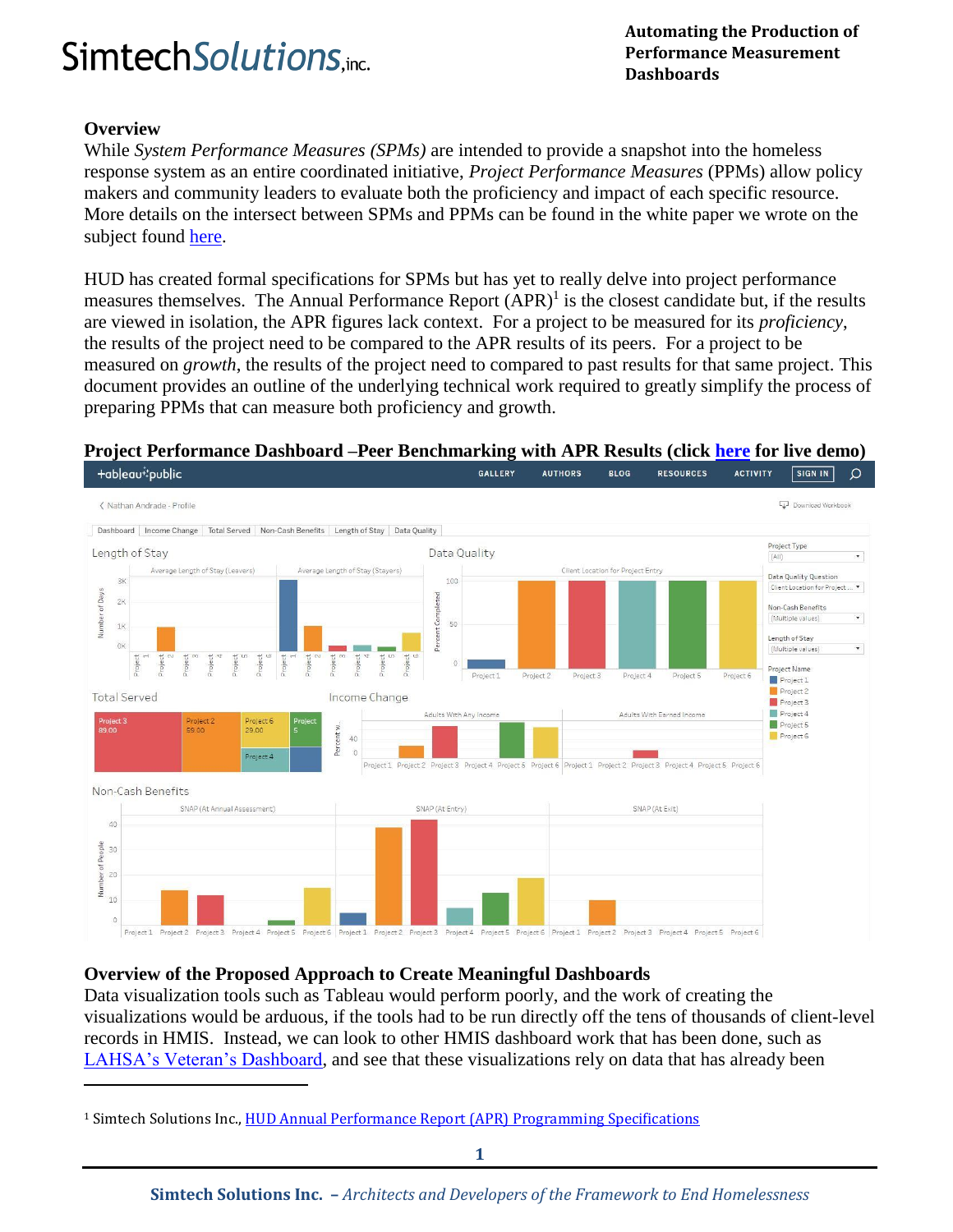## **Automating the Production of**<br> **Automating the Production of**<br> **Performance Measurement**

**Performance Measurement Dashboards**

"prepped" to simplify the creation of meaningful output. Unfortunately, that prep work can be cumbersome which is likely why the most recent refresh date for the LA dashboard was September 2016.

Our proposed approach is similar but, rather than creating a new output format to build visualizations over, we envision leveraging the eCART CSV Output Format. This format is utilized by ESG CAPER Reports already, and as of April 1, 2017, this same format is to be used for submitting HUD APR data to the new *SAGE HMIS Reporting Repository* that will replace e-Snaps. Since the intent is for these dashboards to be publicly shared, it is much "cleaner" from a security perspective to be working off aggregate results. No client-level data is ever exposed. These aggregate results are posted to a "Data Cube" that will provide ready-access for data visualization tools such as Tableau to produce meaningful dashboards.

The diagram below illustrates how data can flow through from either a single, or multiple, HMIS software solutions, be validated to determine if it is worthy of publishing to the data cube, and how the final dashboards present this timely information to community decision makers.



What this document seeks to do is to talk through some of the key considerations, and provide the region with a strategic plan, for how to make these performance dashboards a reality.

#### *Work with Common, Structured Data Formats*

The software design practice of Service-Oriented Architecture (SOA) relies upon well defined communication protocols to allow for disparate software applications to work seamlessly with one another. In the flow diagram illustrated on the previous page, the software applications consist of the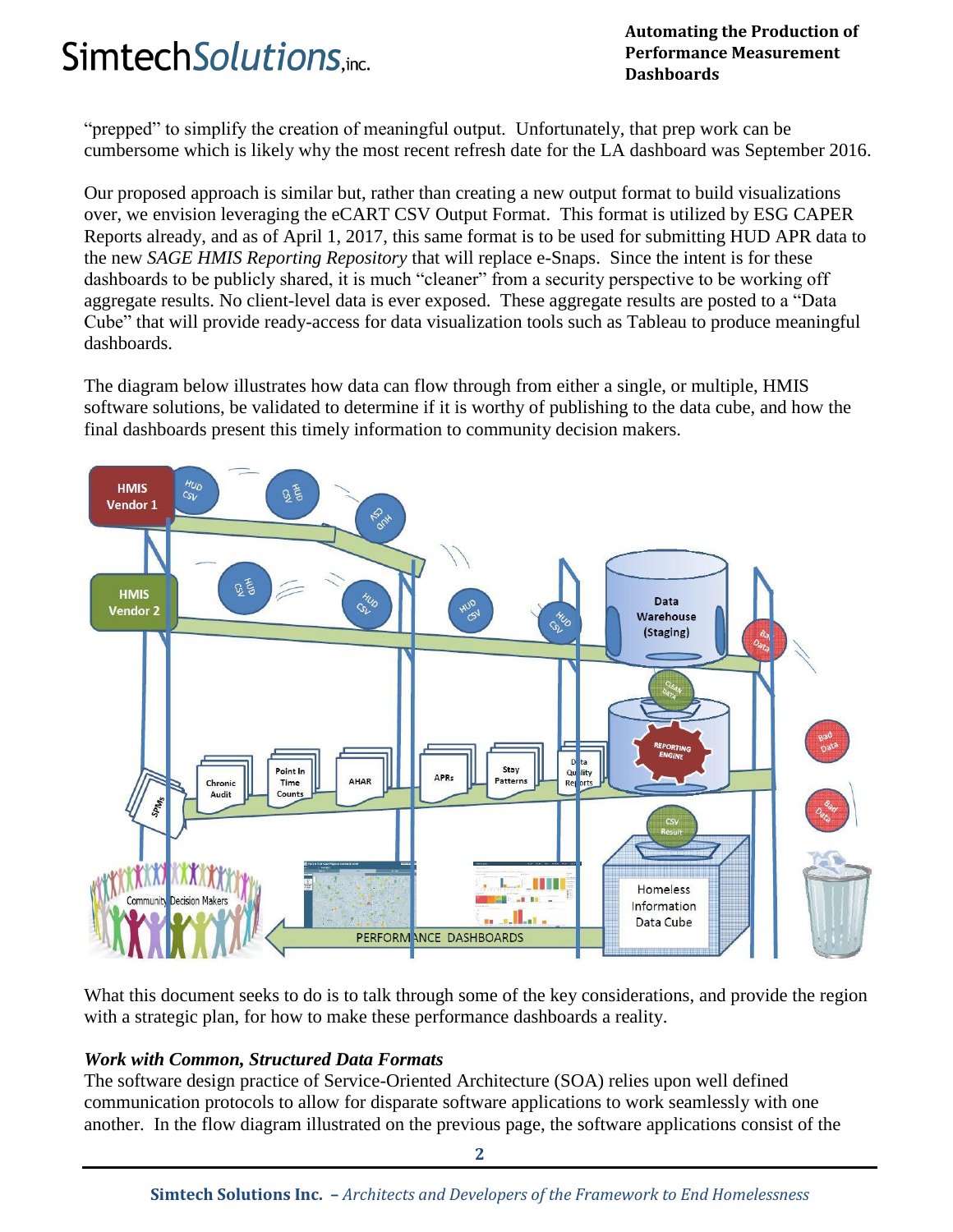## **Automating the Production of Performance Measurement**

**Performance Measurement Dashboards**

HMIS software, the data warehouse, and the software that writes the data to the data cube, and the data visualization tool (i.e. Tableau) that can consume this data to produce the dashboards. The communication protocols that these software applications rely upon include the [HUD HMIS CSV Data](http://www.hudhdx.info/VendorResources.aspx)  [Exchange Format](http://www.hudhdx.info/VendorResources.aspx) and the eCART CSV Format. In the future, if HUD publishes common formats for Point in Time, AHAR, and/or SPM results then these too could be added to the data cube.

Utilizing publicly endorsed data exchange formats reduces the overall complexity of the work. It also allows for interchangeability of the software applications used within the framework. For example, any HMIS software solution that can produce HUD CSV data can be an originating source of data for the dashboards. The tool that produces the eCART CSV output that is published to the data cube can be the HMIS software itself, a HMIS data warehouse such as HomelessData.com, or even the Excel-based [APR](https://www.hudexchange.info/resource/4956/apr-generation-tool-version-40/)  [Generation Tool.](https://www.hudexchange.info/resource/4956/apr-generation-tool-version-40/)

#### *Determine the Data Refresh Cycle*

The frequency of the data refresh will depend on both the reporting need and the available resources. The data required will ideally be for all HMIS projects that have activity between the present day and the "lookback stop date" of 10/1/2012 that is used in the HUD SPMs. Data to be exchanged will either be the entire set of data for the region at each exchange interval or just the records that were changed, added, or deleted.<sup>2</sup>

#### *Determine if the Data is Worthy of Inclusion*

Of course, dashboards that might be used to impact public policy should have built in quality management controls. Simtech currently has Data Quality Scorecards within HomelessData that allow for project data to be reviewed for accuracy. Data review can be a tedious process, even with the proper tools in place. To accommodate this, we propose developing a "Data Quality Dashboard" within HomelessData.com that will allow administrators to set the minimum criteria that data for each project must meet if the results are to be posted to the data cube. In this way, the data review process will be completely automated.

#### *Review the Quality of the Community Resource Directory Data*

Regions should have a full inventory of community resources that is maintained in a centralized location and is easily accessible and consumable by other software applications. Many regions, including Detroit and LA County, use external tools such as SurveyMonkey and Excel to manage the Housing Inventory information. This information is vital for capacity utilization reporting, proximity based resource and referral directories, and coordinated entry systems in general so it is important to capture this in a central place whenever possible.

#### *Publish the Results to the Data Cube*

 $\overline{\phantom{0}}$ 

The approach for how to produce such dashboards is dependent on the capacity within the region to automate the creation of the structured dataset from which these data visualizations are run over.

To build up a historical database that can be trusted for decision making takes effort. How the *structured data files* (ideally in the eCART format for project performance measures, and a custom format for system performance measures) are produced, and subsequently published, are key aspects of the process.

<sup>2</sup> Simtech Solutions currently supports the HMIS data reporting for over 2,600 projects around the US with data sourced from a variety of HMIS software solutions.